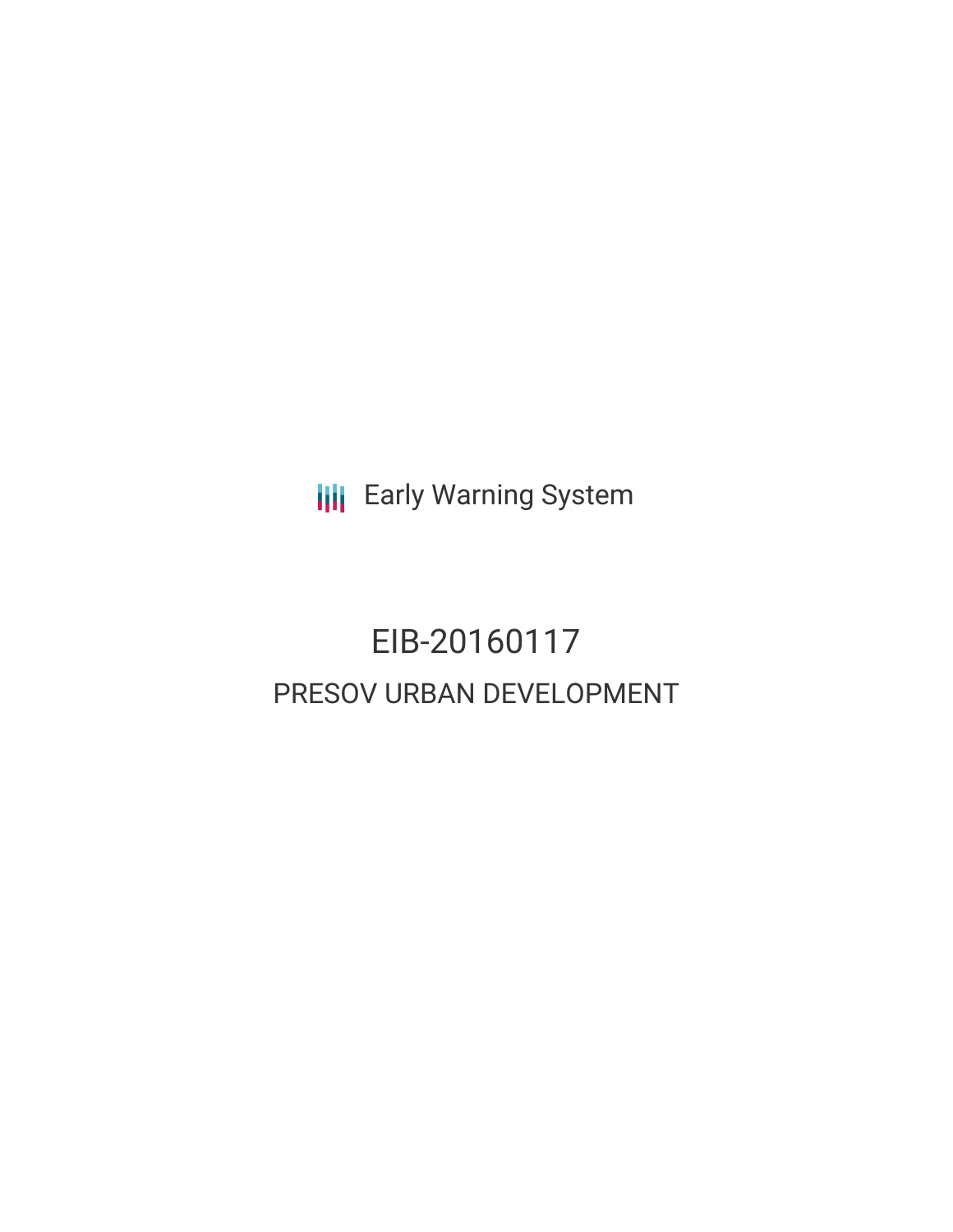## **Quick Facts**

| <b>Countries</b>               | Slovakia                                                 |
|--------------------------------|----------------------------------------------------------|
| <b>Specific Location</b>       | Presov                                                   |
| <b>Financial Institutions</b>  | European Investment Bank (EIB)                           |
| <b>Status</b>                  | Approved                                                 |
| <b>Bank Risk Rating</b>        | U                                                        |
| <b>Voting Date</b>             | 2016-08-16                                               |
| <b>Borrower</b>                | <b>MESTO PRESOV</b>                                      |
| <b>Sectors</b>                 | Education and Health, Finance, Infrastructure, Transport |
| <b>Investment Type(s)</b>      | Loan                                                     |
| <b>Investment Amount (USD)</b> | $$16.91$ million                                         |
| <b>Project Cost (USD)</b>      | \$78.95 million                                          |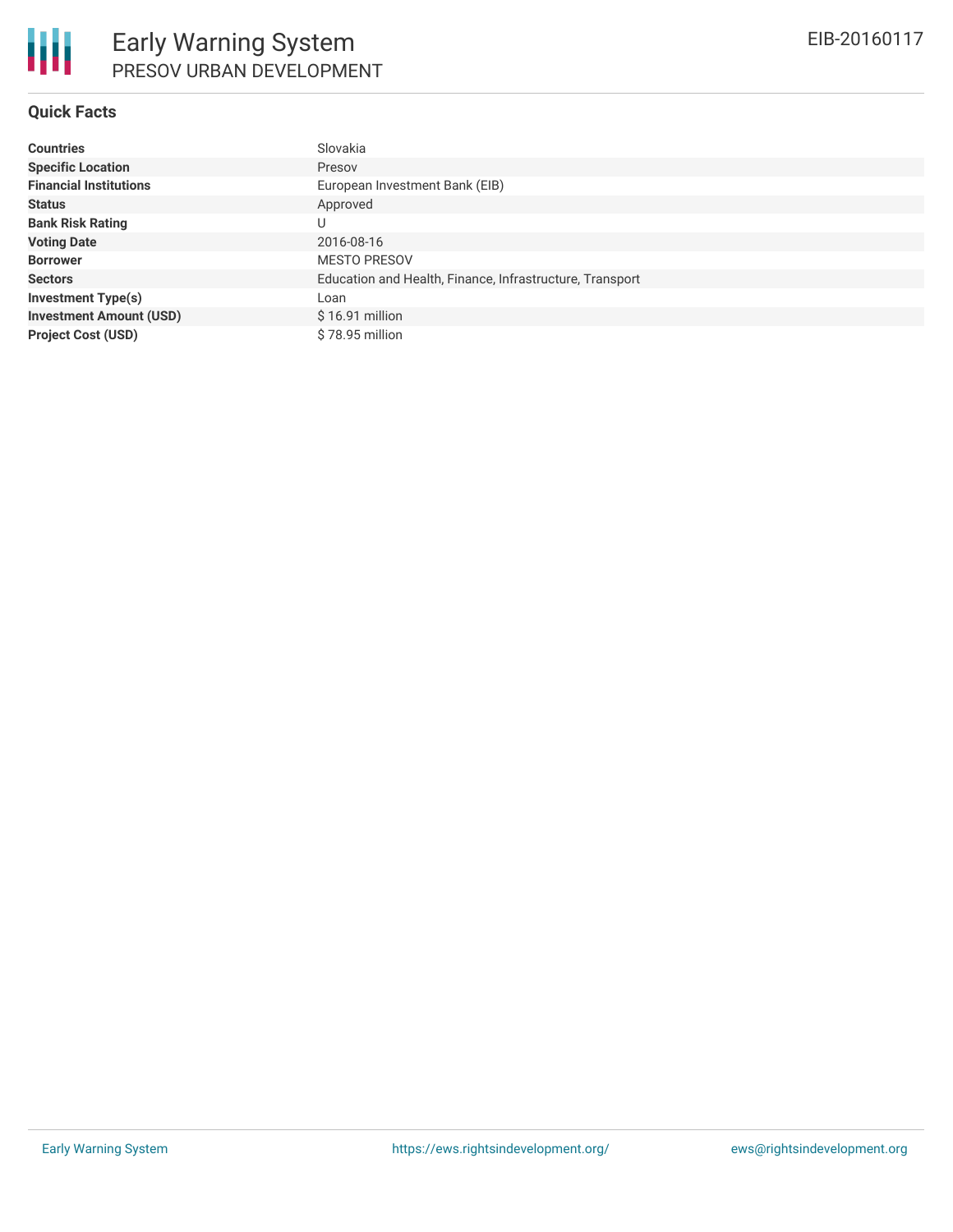

### **Project Description**

This project finances a multi-sector municipal framework loan to support investment schemes in the City of Presov. These investments will finance public infrastructure, as well as schemes in the areas of transport, recreation, urban regeneration, social services, education, environmental improvements, housing and cultural heritage.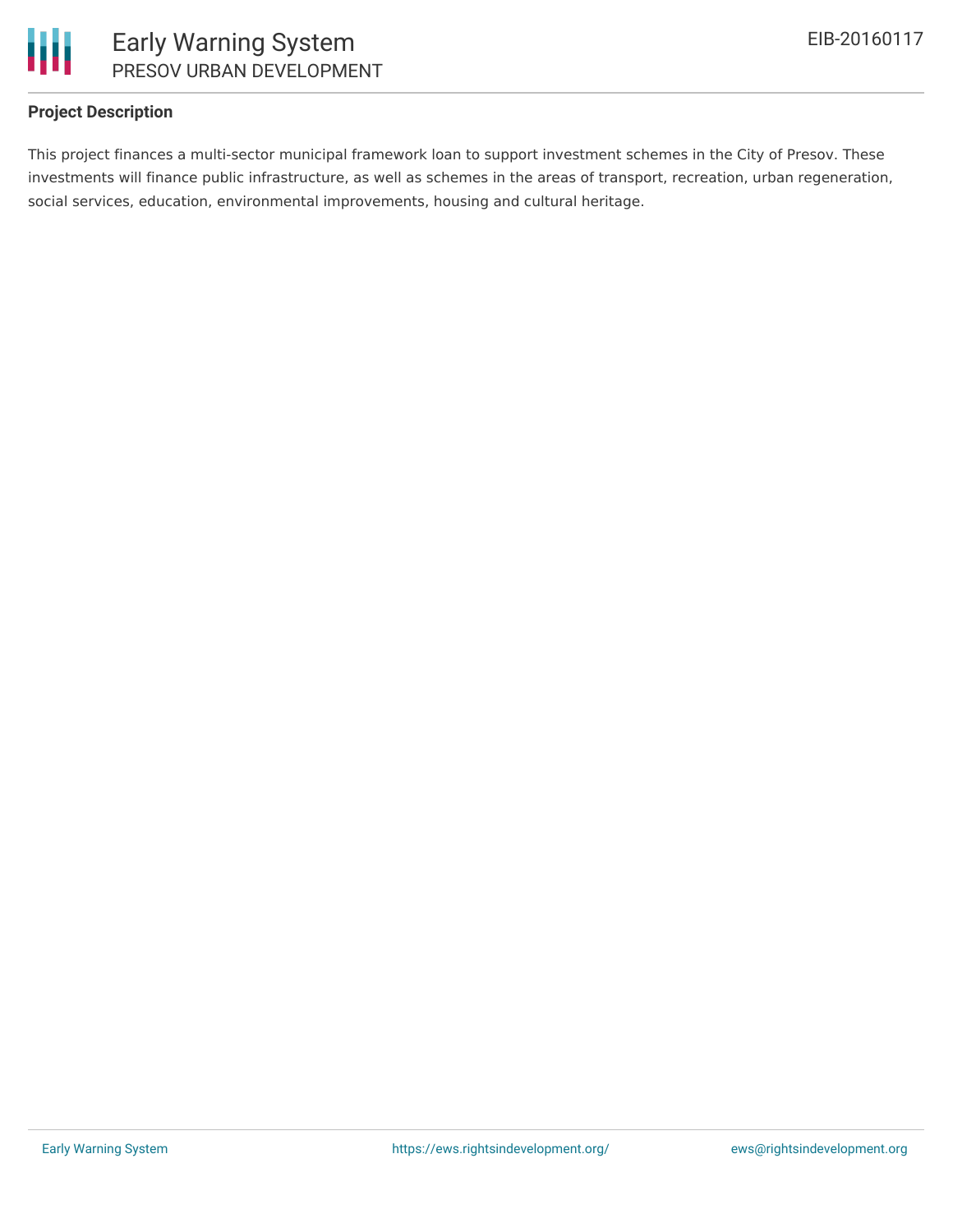

#### **Investment Description**

European Investment Bank (EIB)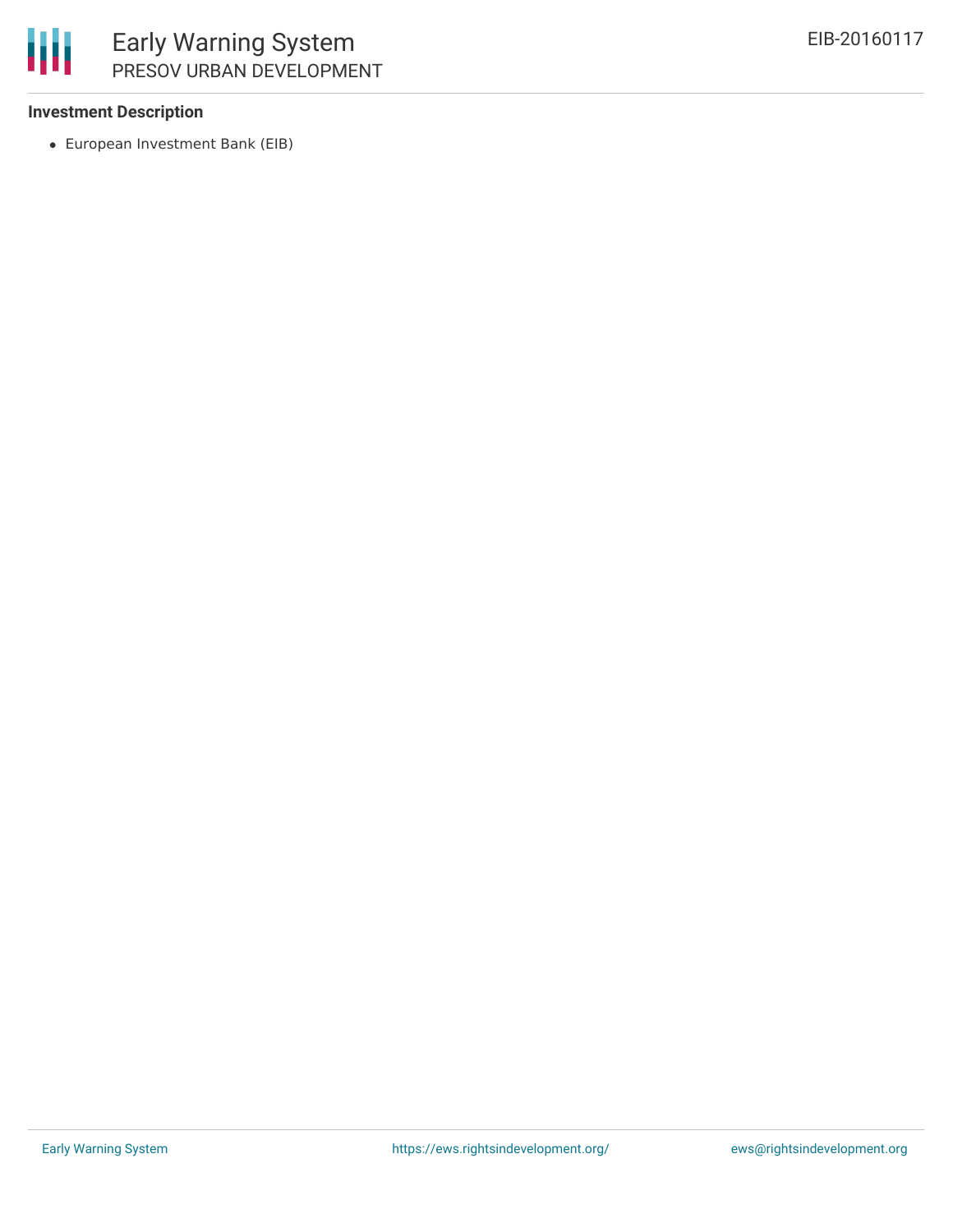

#### **Contact Information**

\*No contacts available\*

#### ACCOUNTABILITY MECHANISM OF EIB

The EIB Complaints Mechanism is designed to facilitate and handle complaints against the EIB by individuals, organizations or corporations affected by EIB activities. When exercising the right to lodge a complaint against the EIB, any member of the public has access to a two-tier procedure, one internal – the Complaints Mechanism Office - and one external – the European Ombudsman. A complaint can be lodged via a written communication addressed to the Secretary General of the EIB, via email to the dedicated email address complaints@eib.org, by completing the online complaint form available at the following address: http://www.eib.org/complaints/form, via fax or delivered directly to the EIB Complaints Mechanism Division, any EIB local representation office or any EIB staff. For further details, check:

http://www.eib.org/attachments/strategies/complaints\_mechanism\_policy\_en.pdf

When dissatisfied with a complaint to the EIB Complaints Mechanism, citizens can then turn towards the European Ombudsman. A memorandum of Understanding has been signed between the EIB and the European Ombudsman establishes that citizens (even outside of the EU if the Ombudsman finds their complaint justified) can turn towards the Ombudsman on issues related to 'maladministration' by the EIB. Note that before going to the Ombudsman, an attempt must be made to resolve the case by contacting the EIB. In addition, the complaint must be made within two years of the date when the facts on which your complaint is based became known to you. You can write to the Ombudsman in any of the languages of the European Union. Additional details, including filing requirements and complaint forms, are available at: http://www.ombudsman.europa.eu/atyourservice/interactiveguide.faces